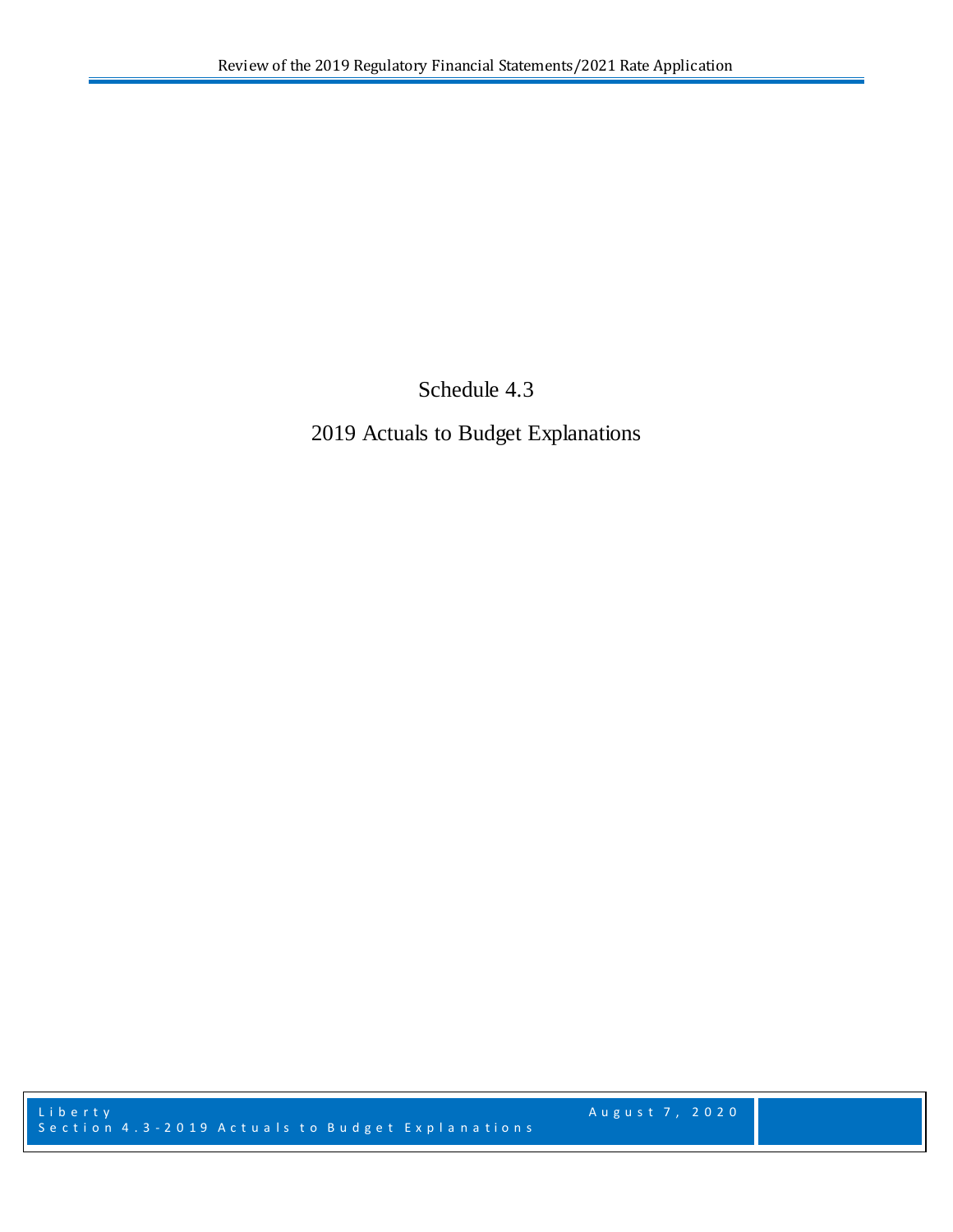## 1 **2019 Actual to Budget Explanations**

#### 2 **Overview**

3 For comparative purposes, variance explanations compare 2019 Actuals to the 2019 Budget.

#### 4 **Revenue**

5 The table below summarizes Liberty's 2019 gas distribution revenue, miscellaneous operating revenue,

6 allowance for funds used during construction ("AFUDC") and services and inspection margin with

7 comparisons to the 2019 Budget.

#### Table 1 **Revenue**

# (1)  $(2)$   $(3)=(1)-(2)$ Line 2019 2019 2019 No. (in thousands of dollars) and the second variance control and property arise variance 1 Operating Revenue 2 Gas Distribution \$ 47,173 \$ 47,428 \$ (255) 3 Miscellaneous 1,781 898 883 4 Allowance for Funds Used During Construction 24 60 (36) 5 48,978 48,386 592 6 Services & Inspection 7 Revenue 15 and 15 and 15 and 16 and 16 and 16 and 16 and 16 and 16 and 16 and 16 and 16 and 16 and 16 and 16 8 Cost of Goods Sold (355) (377) 22 9 284 247 37 10 Total Revenue \$ 49,262 \$ 48,633 \$ 629

8

9 Operating Revenue

10 • Gas Distribution Revenue: gas distribution revenues ended 2019 \$255K under budget due to lower 11 customer charge (\$62K) and lower than forecasted consumption (\$1,568K) due to fewer attachments, 12 offset by colder than normal weather (\$1,272K) and higher contract demand (\$103K).

13 • Miscellaneous Operating Revenue: miscellaneous revenues ended 2019 \$883K over budget due to 14 higher than budget interest income (\$353K), SEUF accrual (\$437K), ABC income (\$50K), rental 15 income (\$35K), and other income (\$8K).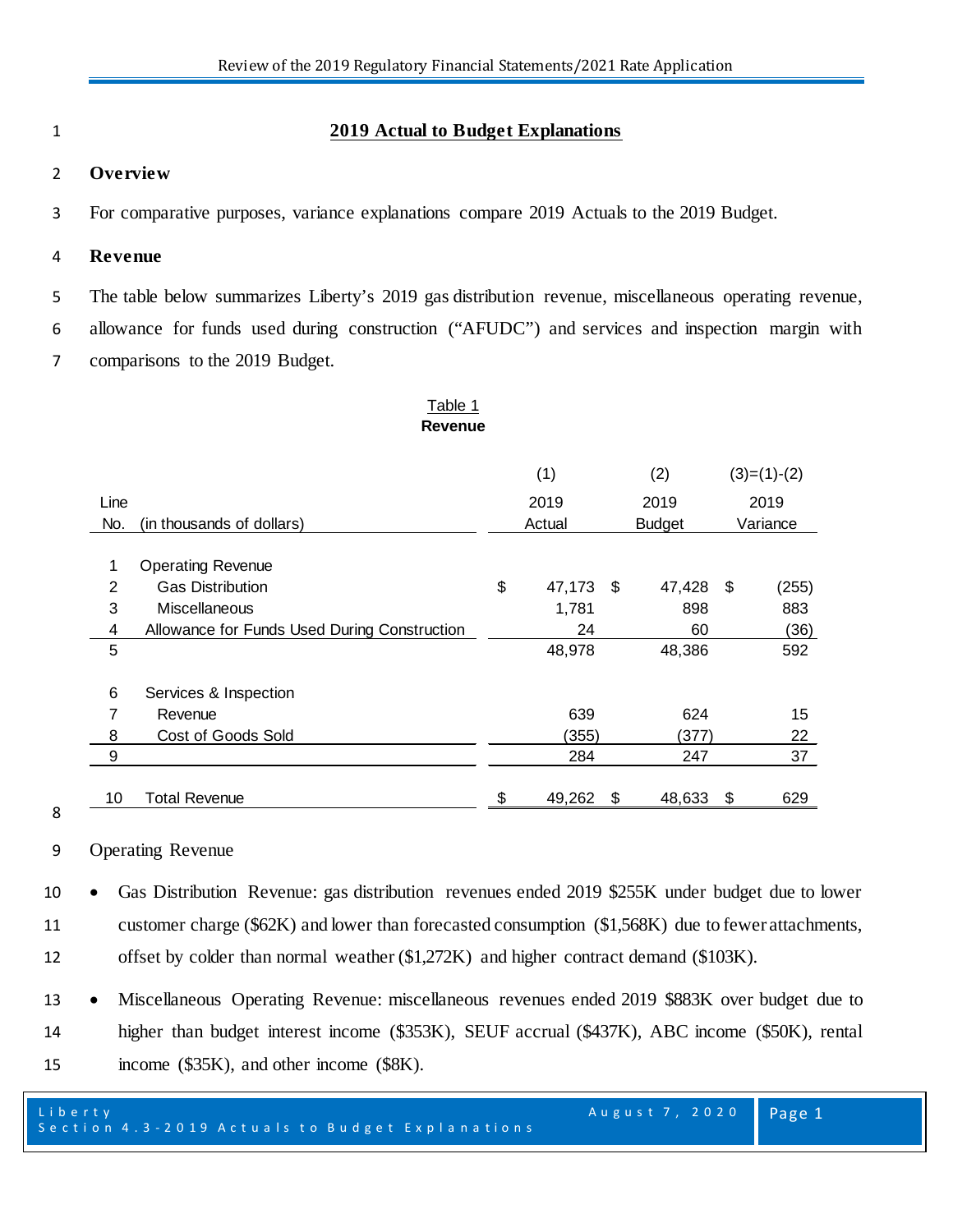- AFUDC was \$36K under budget due to lower than budgeted monthly balances in the Construction Work in Progress account on which the AFUDC calculations are based.
- Margin Services & Inspection Margin is \$37K over budget due to higher revenues from service work (\$15K) and lower protection plan and other servicing costs (\$22K).

#### **Expenses**

 Below is a summary of Liberty's 2019 operating and maintenance expenses, bad debt expense, amortization of property, plant and equipment, municipal and other taxes, interest on amounts due to associates and affiliates and other interest and amortization of deferred development costs with comparisons to the 2019 Budget.

|             |                                                                            | (1)<br>2019<br>Actual |               | (2)<br>2019<br>Budget |                  | $(3)=(1)-(2)$<br>2019<br>Variance |          |
|-------------|----------------------------------------------------------------------------|-----------------------|---------------|-----------------------|------------------|-----------------------------------|----------|
| Line<br>No. | (in thousands of dollars)                                                  |                       |               |                       |                  |                                   |          |
| 1           | <b>Operating Expenses</b>                                                  |                       |               |                       |                  |                                   |          |
| 2<br>3      | <b>Operating and Maintenance Expenses</b><br><b>Bad Debt Expense</b>       | \$                    | 13,921<br>285 | \$                    | 13,624 \$<br>282 |                                   | 297<br>3 |
| 4           | Amortization of Property, Plant and Equipment                              |                       | 6,173         |                       | 6,516            |                                   | (343)    |
| 5           | <b>Municipal and Other Taxes</b>                                           |                       | 1,265         |                       | 1,274            |                                   | (9)      |
| 6           | Interest on Amounts Due to Associates and<br>Affiliates and Other Interest |                       | 6,948         |                       | 6,900            |                                   | 48       |
| 7           | <b>Other Expenses</b>                                                      |                       | 120           |                       | 50               |                                   | 70       |
| 8           | Amortization of Deferred Development Costs                                 |                       | 2,929         |                       | 2,940            |                                   | (11)     |
| 9           | <b>Total Expenses</b>                                                      | S                     | 31,641        | S                     | 31,586           | - \$                              | 55       |
|             |                                                                            |                       |               |                       |                  |                                   |          |

## Table 2 **Operating Expenses**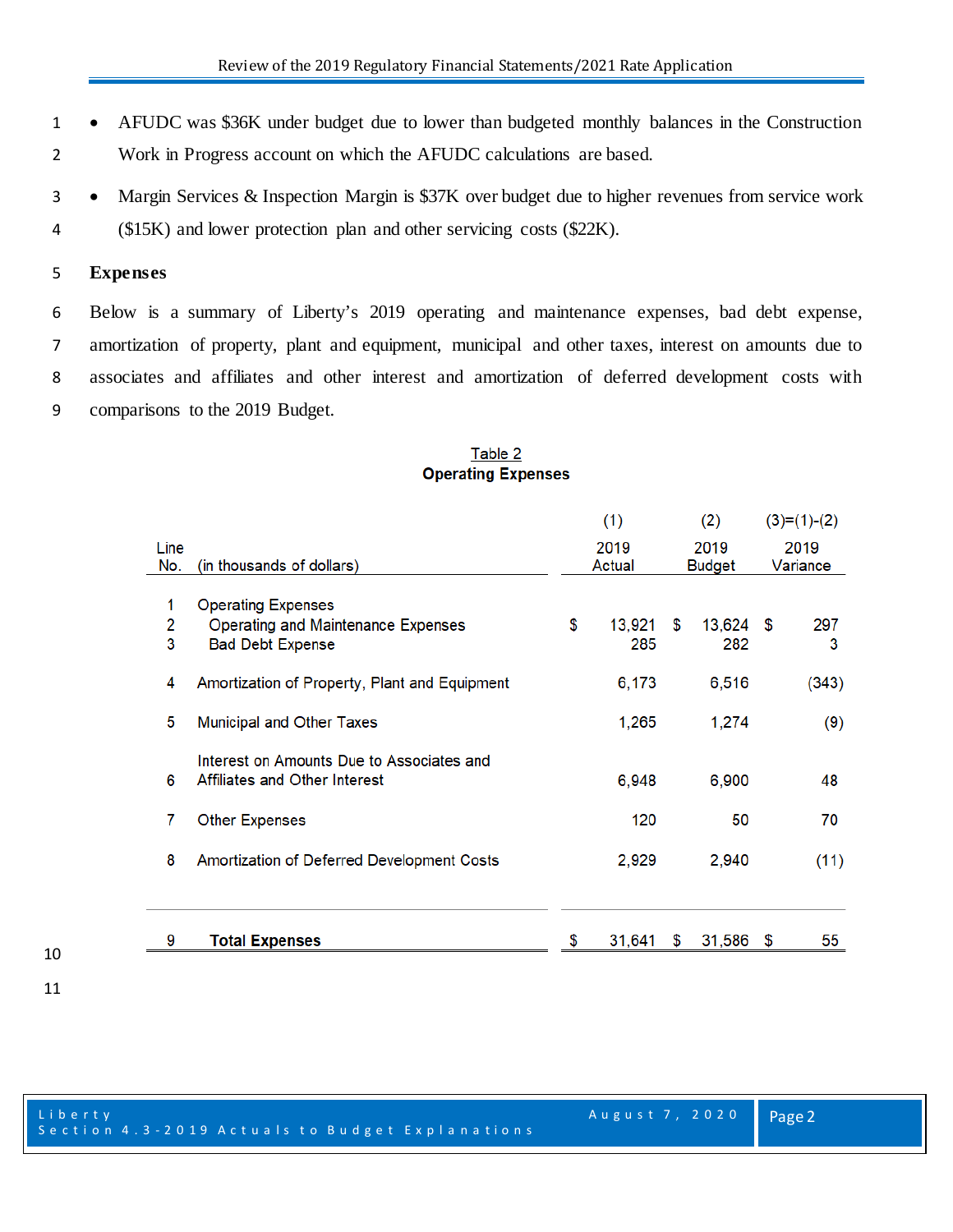## Operating and Maintenance ("O&M") Expenses

- 2 Liberty manages its O&M expenses at an aggregate level where Liberty will try to offset increased costs
- in certain areas with cost reductions or savings in other areas of the organization.
- Liberty has grouped its O&M expenses based on major cost categories rather than departments, as seen
- in the regulatory financial statement format filed with the Board.

## Table 3 **Operating and Maintenance Expenses**

|                |                                              | (1)    |        | (2)  |               | $(3)=(1)-(2)$ |       |
|----------------|----------------------------------------------|--------|--------|------|---------------|---------------|-------|
| Line           |                                              | 2019   |        | 2019 |               | 2019          |       |
| No.            |                                              | Actual |        |      | <b>Budget</b> | Variance      |       |
|                |                                              |        |        |      |               |               |       |
| 1              | Labour and Benefits                          | \$     | 9,153  | \$   | 8,239         | \$            | 914   |
| $\overline{2}$ | Admin/Office Expenses                        |        | 304    |      | 449           |               | (145) |
| 3              | <b>Computer and Telecom Services</b>         |        | 264    |      | 305           |               | (41)  |
| 4              | <b>Professional Consulting</b>               |        | 1,476  |      | 1,405         |               | 71    |
| 5              | <b>Travel and Training</b>                   |        | 262    |      | 143           |               | 119   |
| 6              | Advertising and Promotions                   |        | 714    |      | 824           |               | (110) |
| 7              | <b>Tools and Safety</b>                      |        | 182    |      | 211           |               | (29)  |
| 8              | Fleet                                        |        | 361    |      | 377           |               | (16)  |
| 9              | <b>Facilities</b>                            |        | 688    |      | 675           |               | 13    |
| 10             | Insurance                                    |        | 170    |      | 145           |               | 25    |
| 11             | <b>NBEUB Assessments</b>                     |        | 453    |      | 530           |               | (77)  |
| 12             | <b>Corporate Allocations</b>                 |        | 1,123  |      | 1,455         |               | (332) |
| 13             | Service Level Agreements                     |        | 758    |      | 950           |               | (192) |
| 14             | Gas Transportation and Related Activities    |        | 2,004  |      | 1,586         |               | 418   |
| 15             | <b>Total O&amp;M Prior to Capitalization</b> |        | 17,912 |      | 17,294        |               | 618   |
| 16             | Property, plant & equipment                  |        | 3,991  |      | 3,670         |               | 321   |
| 17             | <b>Total Capitalized</b>                     |        | 3,991  |      | 3,670         |               | 321   |
| 18             | <b>Total O&amp;M Expenses</b>                | \$     | 13,921 | \$   | 13,624 \$     |               | 297   |

Liberty's 2019 O&M expenses ended the year \$0.6M, or 3.6%, over budget, with the drivers for this

variance being: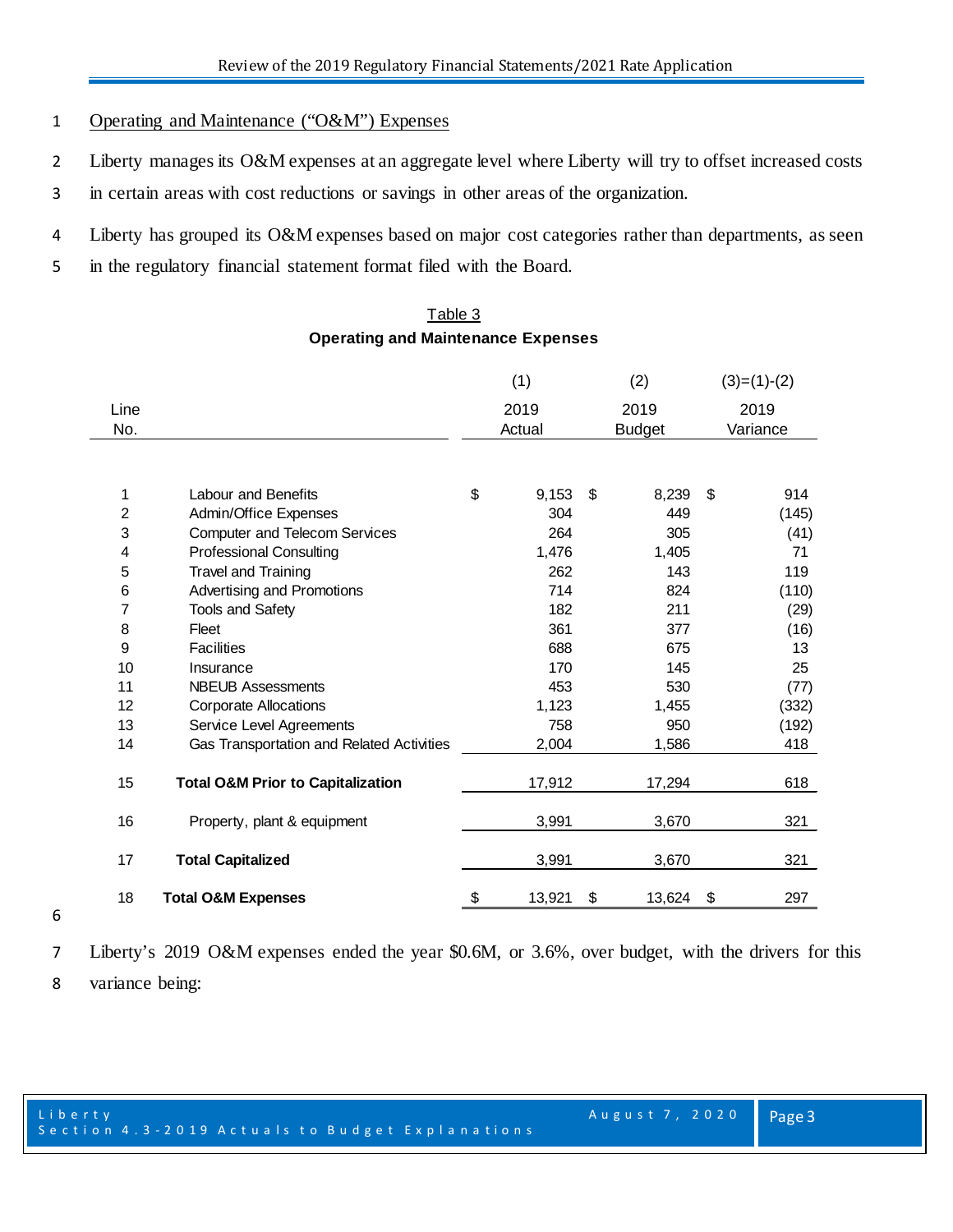- Labour and Benefits are \$914K over budget due to higher salaries and other compensation (\$1.4K) and relocation and recruitment costs (\$84K) offset by lower pension benefit costs (\$565K) and employee training and development (\$5K).
- Admin/Office Expenses are under budget by \$145K due to lower printing and other administrative costs (\$143K) and postage and courier costs (\$45K) offset by higher materials and office supplies (\$41K) and corporate activities (\$2K).
- Computer and Telecom Services ended 2019 under budget by \$41K due to decreased cell phone costs (\$56K) and telecom services costs (\$17K) offset by higher IT software maintenance costs (\$30K) and computer equipment supplies (\$2K).
- Professional Consulting expenses are over budget by \$71K due to higher professional consulting fees (\$209K), legal fees (\$46K) and external audit fees (\$22K) offset by lower contract services (\$206K).
- Travel and Training is over budget by \$119K due to an increase in accommodation and meal costs (\$102K), ground transportation costs (\$21K) and conference and training costs (\$3K) offset 15 by lower airfare costs (\$6K).
- Advertising and Promotions ended 2019 under budget by \$110K due to lower advertising spending costs (\$147K) offset by increased sponsorships (\$37K).
- Tools and Safety are under budget by \$29K due to lower uniform and protective clothing costs (\$31K) and tool costs (\$17K) offset by higher public awareness costs (\$16K) and Right of Way fees (\$3K).
- Fleet ended 2019 under budget by \$16K mainly due to lower fuel and maintenance costs.
- Facilities are over budget by \$13K mainly due to higher office repairs and maintenance (\$30K) 23 offset by lower rent and utility costs (\$17K).
- Insurance ended 2019 over budget by \$25K due to higher premiums associated with insurance expense allocation from Enbridge.
- NBEUB Assessments ended the year under budget by \$77K due to lower than anticipated hearing activity and Public Intervenor costs.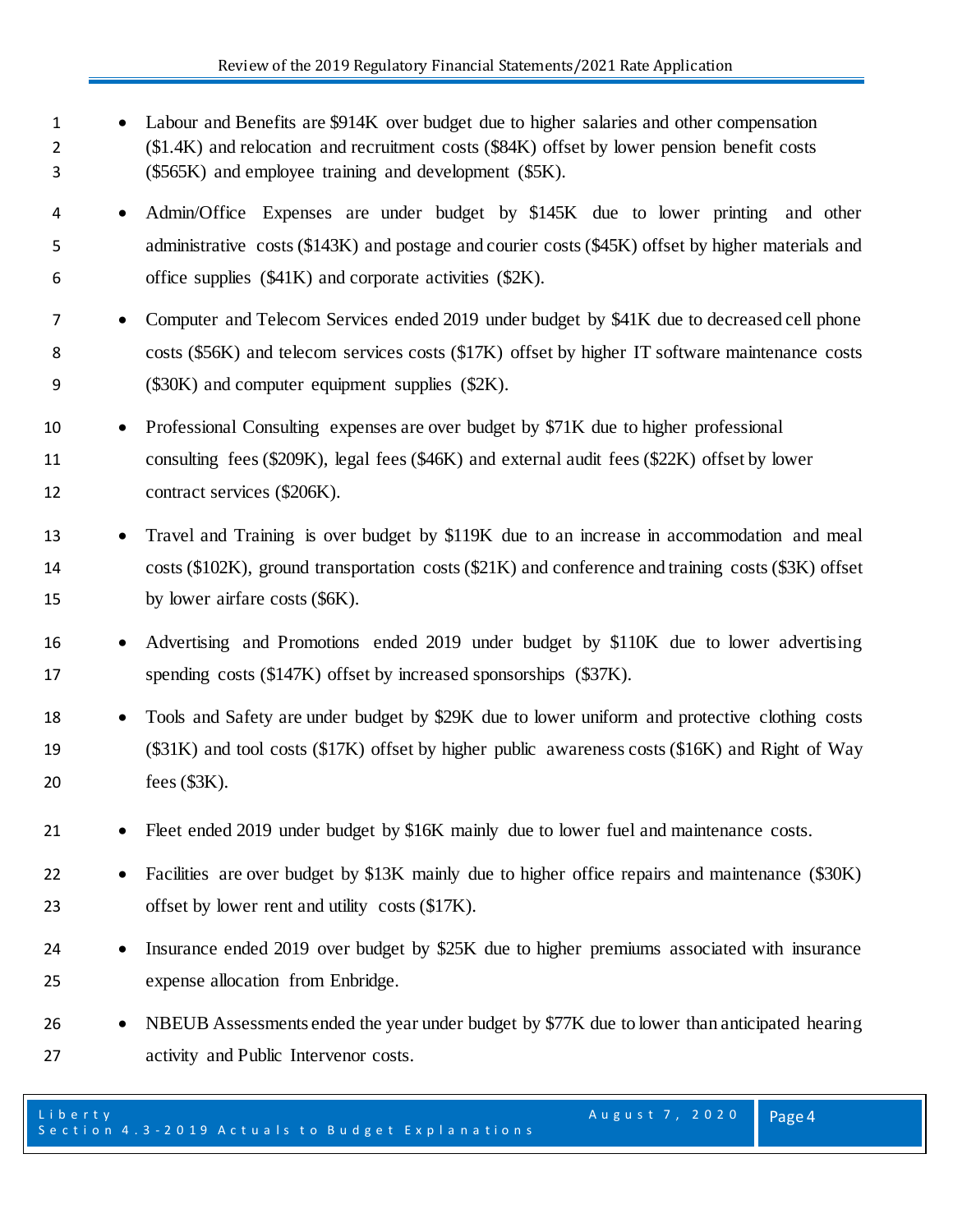- Corporate Allocations are under budget by \$332K due to decreased corporate information technology (\$374K) and corporate shared services (\$180K) offset by higher total compensation (\$164K), treasury (\$40K) and audit and financial services (\$18K).
- Service Level Agreements (SLA) are lower than budget by \$192K due to reduced services from Enbridge Gas Distribution (\$486K) offset by recoveries (\$294K) from shared services with Gazifere and St. Lawrence Gas.
- Gas Transportation and Related Activities are higher by \$418K due to higher than anticipated recoveries on the Firm Service Agreement.
- Amounts capitalized to Property, Plant and Equipment are \$321K over budget due to aggregate O&M spending in cost centers differing from budgeted spend and the associated different capitalization rates for each cost center.

#### Other Operating Expenses

- Amortization of Property, Plant and Equipment is \$343K under budget due to the timing and nature of capital expenditures.
- Interest on Amounts Due to Associates and Affiliates and Other Interest is \$48K over budget due to higher than budgeted loss on retirement of assets (\$41K), interest paid on security deposit (\$7K) and bank charges (\$15K), offset by lower than budgeted interest on long-term debt (\$16K) as a result of lower rate base and AFUDC.
- Other Expenses is \$70K over budget due to higher retention program expense.
- Amortization of Deferred Development Costs is \$11K under budget due to lower than budgeted capital spend for software.

## **Rate Base**

 Information with respect to Liberty's year-end Rate Base and the levels of Property, Plant and Equipment, Development O&M capitalized costs, Working Capital allowance and other elements within rate base are provided below.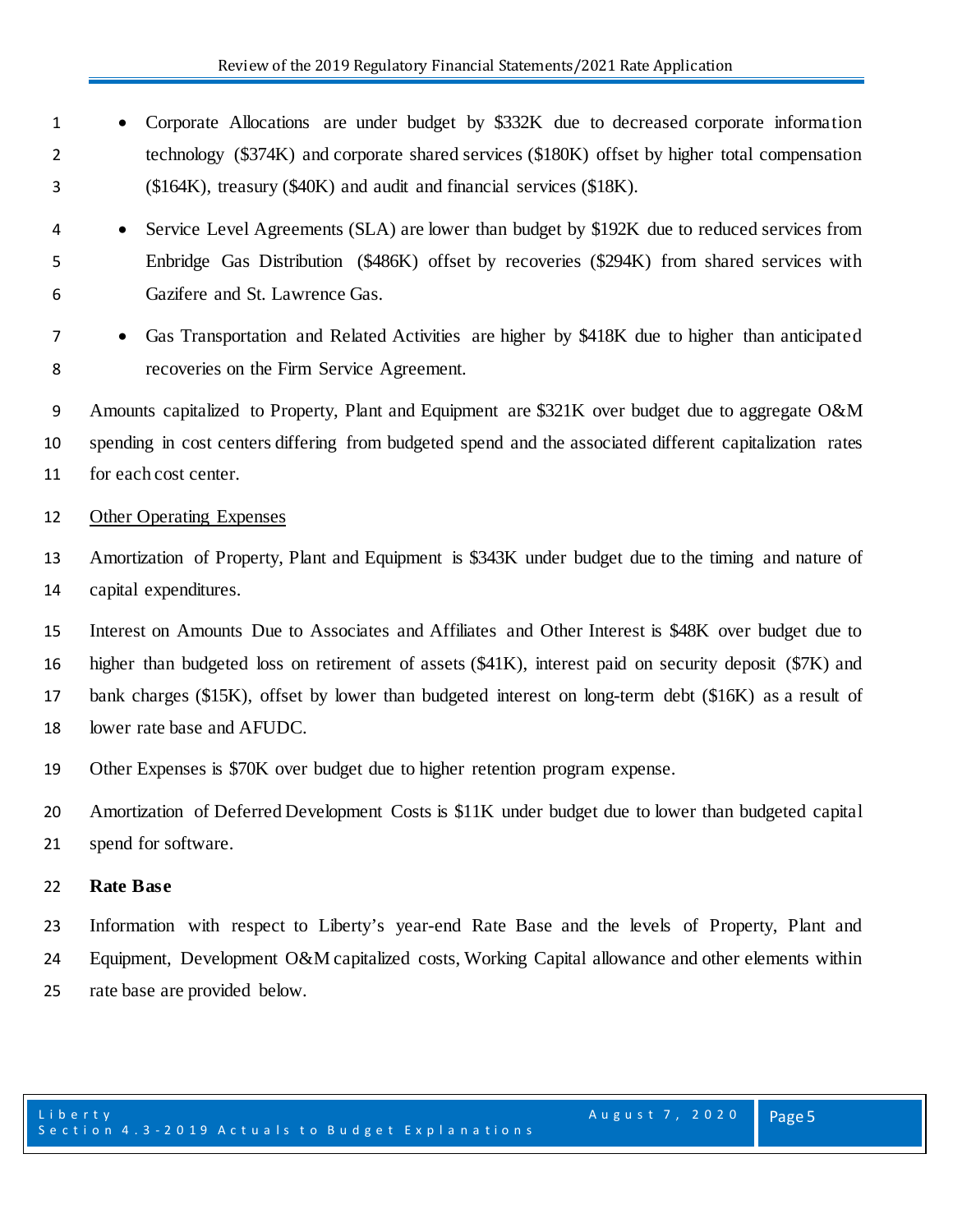| nang pasa |                                   |            |         |               |               |    |          |  |  |
|-----------|-----------------------------------|------------|---------|---------------|---------------|----|----------|--|--|
|           |                                   | (2)<br>(1) |         | $(3)=(1)-(2)$ |               |    |          |  |  |
| Line      |                                   | 2019       |         |               | 2019          |    | 2019     |  |  |
| No.       | (in thousands of dollars)         | Actual     |         |               | <b>Budget</b> |    | Variance |  |  |
|           |                                   |            |         |               |               |    |          |  |  |
| 1         | Property, plant and equipment     | \$         | 178,496 | \$            | 182,217       | \$ | (3, 721) |  |  |
| 2         | Development O&M capitalized costs |            | 80,449  |               | 80,450        |    | (1)      |  |  |
| 3         | Franchise fee                     |            |         |               |               |    |          |  |  |
| 4         | Deferred costs                    |            | 1,965   |               | 1,960         |    | 5        |  |  |
| 5         | Term deposit                      |            | 2,998   |               | 2,956         |    | 42       |  |  |
| 6         | Working capital allowance         |            | 1,750   |               | 1,298         |    | 452      |  |  |
| 7         | <b>Regulatory Deferral</b>        |            |         |               |               |    |          |  |  |
| 8         | Rate Base                         | \$         | 265,658 | \$            | 268,881       | \$ | (3,223)  |  |  |

Table 4 **Rate Base**

Property, Plant and Equipment is \$3.7 million under budget due to lower 2019 net capital additions (\$3.6

million) and timing of opening balance of Property Plant and Equipment (\$110K).

Term Deposit is \$42K over budget due to higher than budgeted restricted cash balance.

Working Capital Allowance is \$452K over budget in 2019, due to higher than budgeted prepaid expense

balance (\$594K) offset by lower than budgeted inventory balances (\$142K).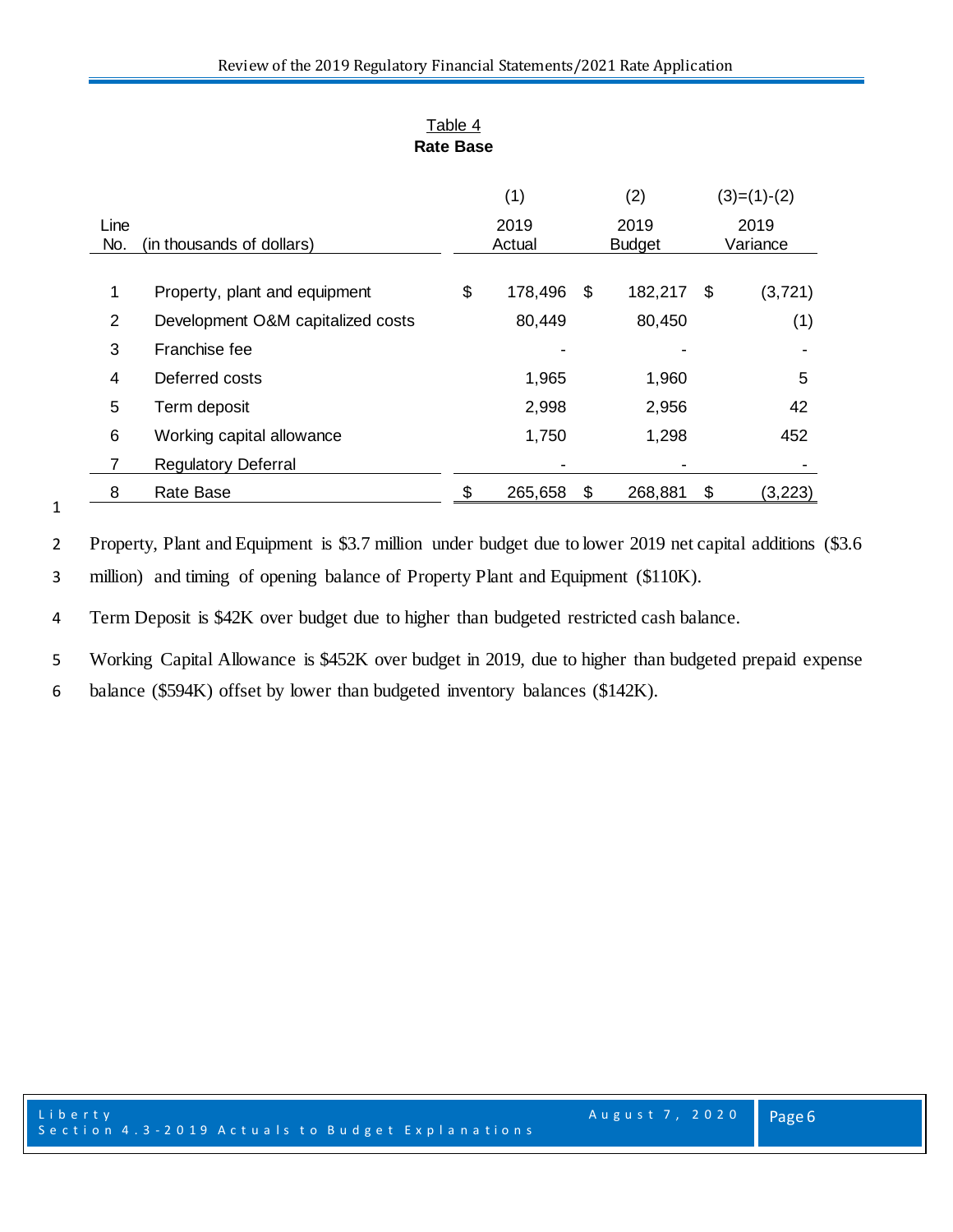## **Other Regulated Assets & Liabilities**

2 Information with respect to Liberty's Other Regulated Assets & Liabilities is provided below.

|                |                                                | (1) |        | (2) |        | $(3)=(1)-(2)$ |          |  |
|----------------|------------------------------------------------|-----|--------|-----|--------|---------------|----------|--|
| Line           |                                                |     | 2019   |     | 2019   |               | 2019     |  |
| No.            | (in thousands of dollars)                      |     | Actual |     | Budget |               | Variance |  |
| 1              | <b>Other Regulated Assets</b>                  |     |        |     |        |               |          |  |
| $\overline{2}$ | Cash and Short Term Investments                | \$  | 12,450 | \$. | 5,258  | \$            | 7,192    |  |
| 3              | <b>Accounts Receivable</b>                     |     | 18,854 |     | 15,739 |               | 3,115    |  |
| 4              | Inventory                                      |     | 1,110  |     | 1,230  |               | (120)    |  |
| 5              | Long term Receivable                           |     | 903    |     | 359    |               | 544      |  |
| 6              | <b>Total Other Regulated Assets</b>            | \$  | 33,317 | \$. | 22,586 | \$            | 10,731   |  |
| $\overline{7}$ | <b>Other Regulated Liabilities</b>             |     |        |     |        |               |          |  |
| 8              | Rates Variance                                 | \$  | 2,634  | \$  |        | \$            | 2,634    |  |
| 9              | <b>Accounts Payable</b>                        |     | 10,775 |     | 5,671  |               | 5,104    |  |
| 10             | Long Term Payable                              |     | 2,147  |     | 143    |               | 2,004    |  |
| 11             | Long Term Deferred Post Employment Liabilities |     | 1,801  |     | 2,555  |               | (754)    |  |
| 12             | <b>Total Other Regulated Liabilities</b>       | \$  | 17,357 | \$  | 8,369  | \$            | 8,988    |  |

## Table 5 **Other Regulated Assets & Liabilities**

Other Regulated Assets & Liabilities are a function of the annual operations of Liberty and fluctuate

with changes in operating revenues and expenses.